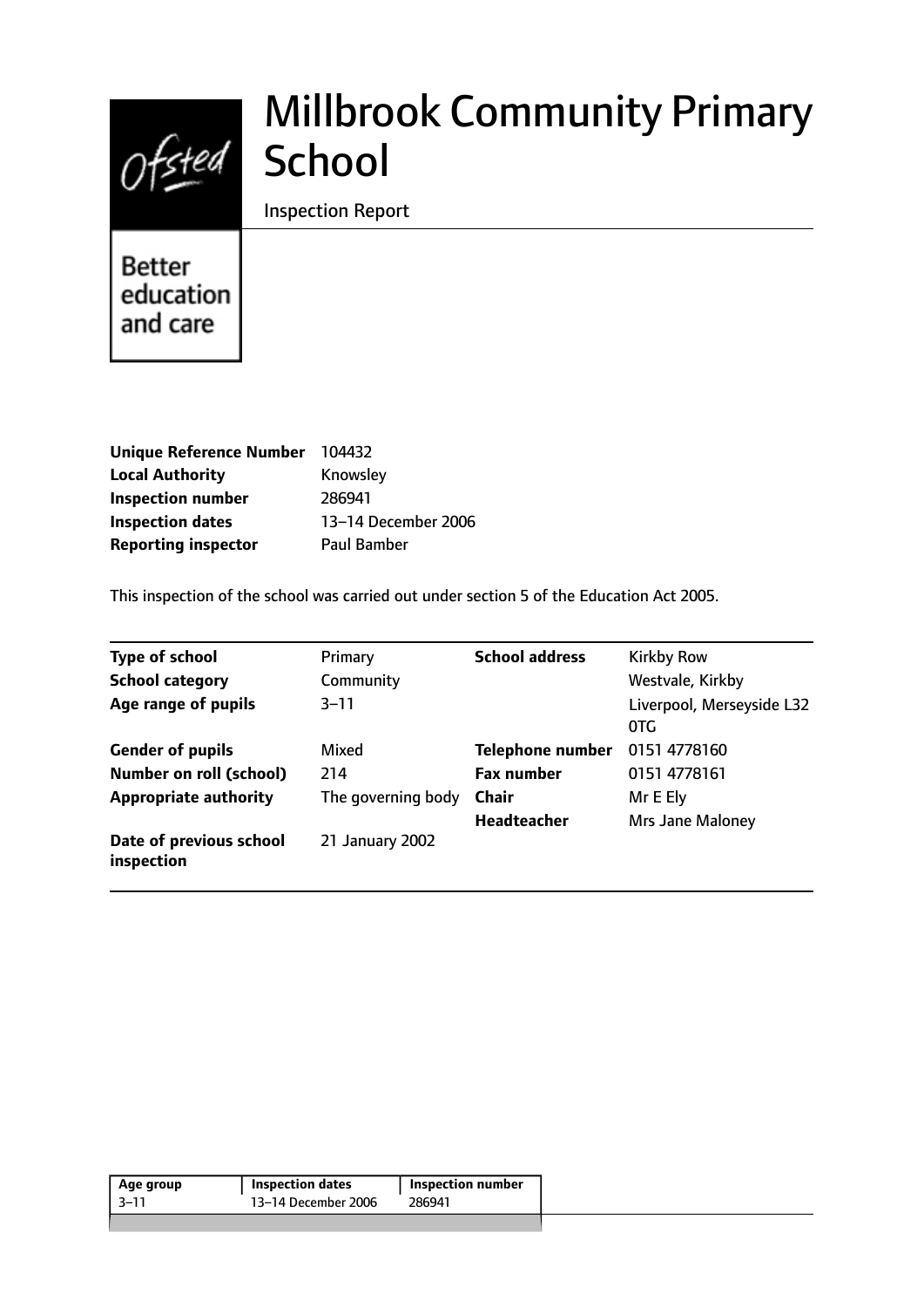© Crown copyright 2006

Website: www.ofsted.gov.uk

This document may be reproduced in whole or in part for non-commercial educational purposes, provided that the information quoted is reproduced without adaptation and the source and date of publication are stated.

Further copies of this report are obtainable from the school. Under the Education Act 2005, the school must provide a copy of this report free of charge to certain categories of people. A charge not exceeding the full cost of reproduction may be made for any other copies supplied.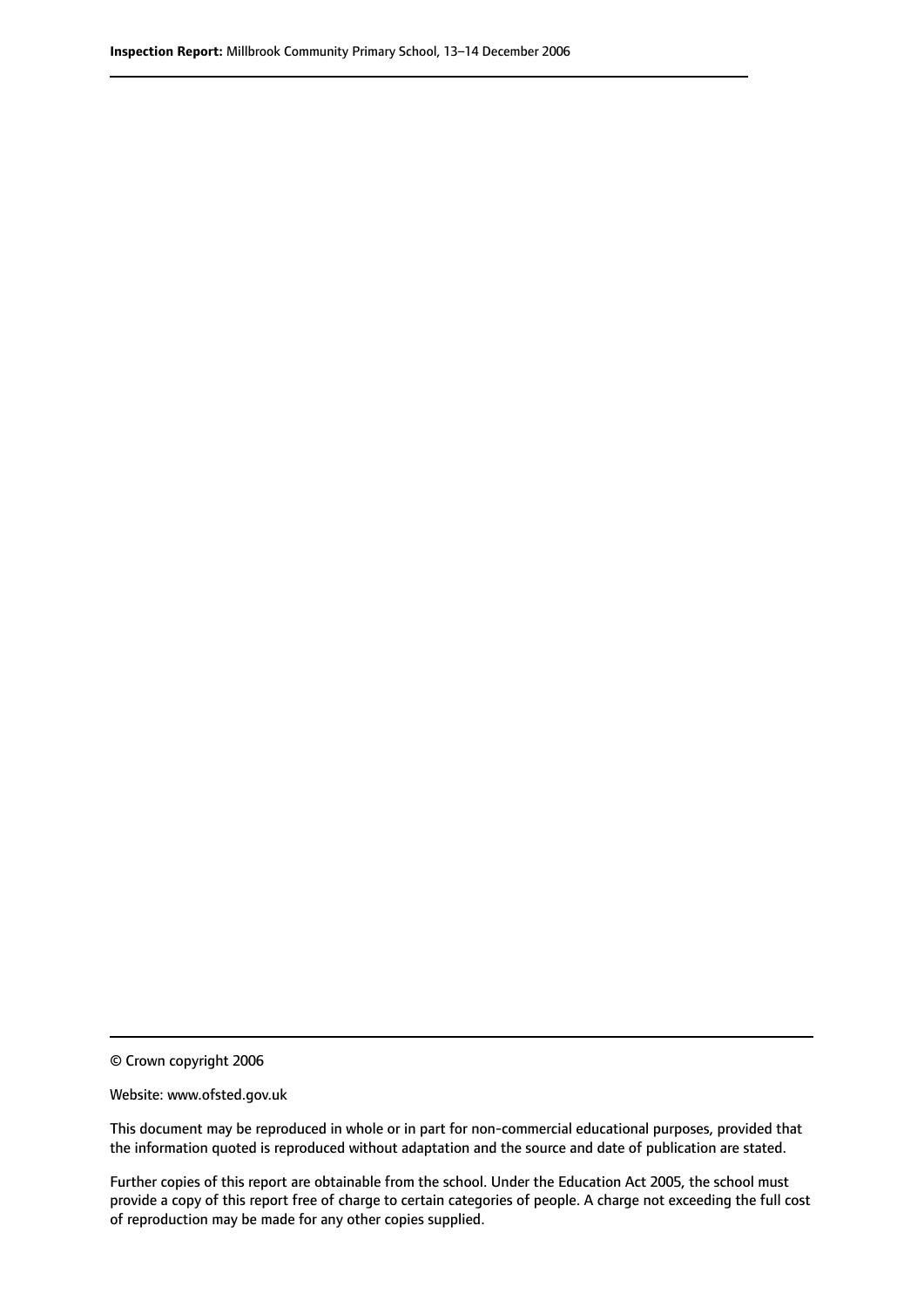# **Introduction**

The inspection was carried out by three Additional Inspectors.

# **Description of the school**

This above average sized school serves pupils from relatively disadvantaged backgrounds. A higher than average proportion of pupils has learning difficulties and/or disabilities or is entitled to a free school meal. Pupils are of predominantly White British heritage and few use any other language than English.

## **Key for inspection grades**

| Grade 1 | Outstanding  |
|---------|--------------|
| Grade 2 | Good         |
| Grade 3 | Satisfactory |
| Grade 4 | Inadequate   |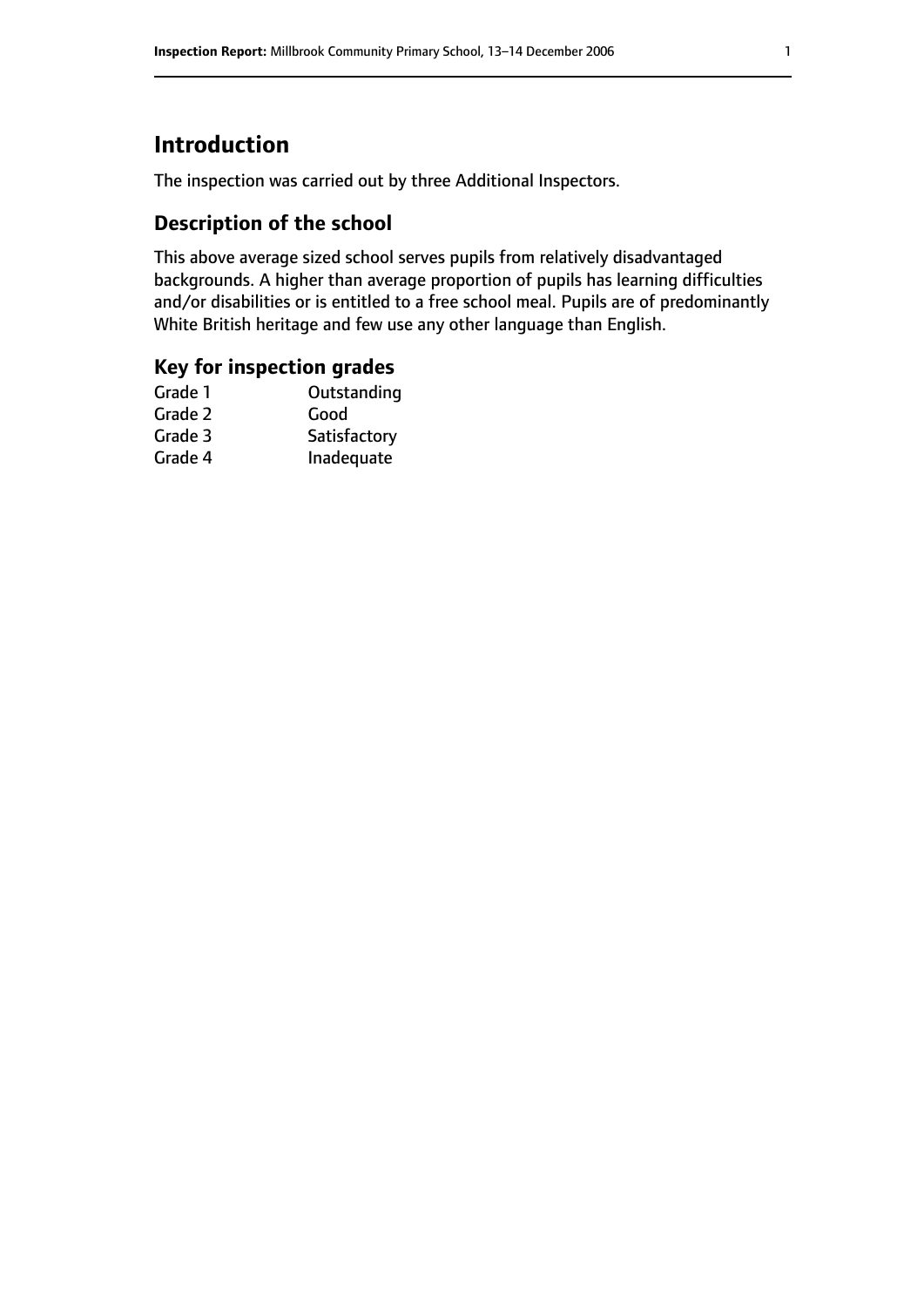# **Overall effectiveness of the school**

#### **Grade: 3**

The school provides a satisfactory standard of education. Within this overall judgement, pupils' personal development is good and this is a strength of the school. It is most noticeable how polite, cheerful and positive pupils are and how well they get on together. A strength of the satisfactory quality of teaching and learning is the way in which staff encourage good relationships and promote pupils' confidence. This means that pupils are prepared to 'have a go' in lessons even though they are not fully sure of themselves. Pupils comment understandably that they feel safe and that the school looks after them well, encouraging them to be healthy and fit. Without a strong example from the top, this positive ethos would not exist. Senior managers work successfully to ensure that the strong links with parents, other schools and the local community all add value to pupils' learning, their personal development and to the good range of out-of-school activities on offer.

Pupils achieve satisfactorily, reaching broadly average standards in English, mathematics and science. They achieve best in mathematics throughout the school. Achievement in writing is not as strong, especially that of boys in Years 1 and 2. Throughout the school there is not enough consistently good teaching to ensure that pupils achieve well rather than satisfactorily. There are weaknesses in lesson planning and in the use of assessment that contribute to the satisfactory teaching in some classes. Children make good progress in the Foundation Stage in their communication skills and in their personal, social and emotional development having entered the Nursery with lower than expected attainment in these areas. Overall, these children achieve satisfactorily across their six areas of learning.

While the curriculum generally promotes pupils' basic skills satisfactorily it is insufficiently well planned to meet fully the needs of all pupils in writing. Nor is it explicit enough about the ways in which pupils will take responsibility for their own learning or in evaluating how well they are getting on.

Senior leaders and managers respond effectively to perceived weaknesses in pupils' achievements by identifying and implementing strategies for improvement. Crucially, rigorous systems to track that all pupils are achieving as well as they should, and which class teachers have full ownership of, have only been introduced recently. It is too early, therefore, to judge these systems' impact on raising achievement. In its self-evaluation, the school rather overestimated its effectiveness, partly because it compared itself with schools locally rather than nationally. Improvement planning is insufficiently focused on how proposed changes to the curriculum and to teaching will impact specifically on pupils' learning. This is a factor in determining that achievement is not higher.

The school's improvement since the last inspection has been satisfactory overall. There have been good improvements in governors' financial planning. Value for money is satisfactory as is the school's capacity to improve further.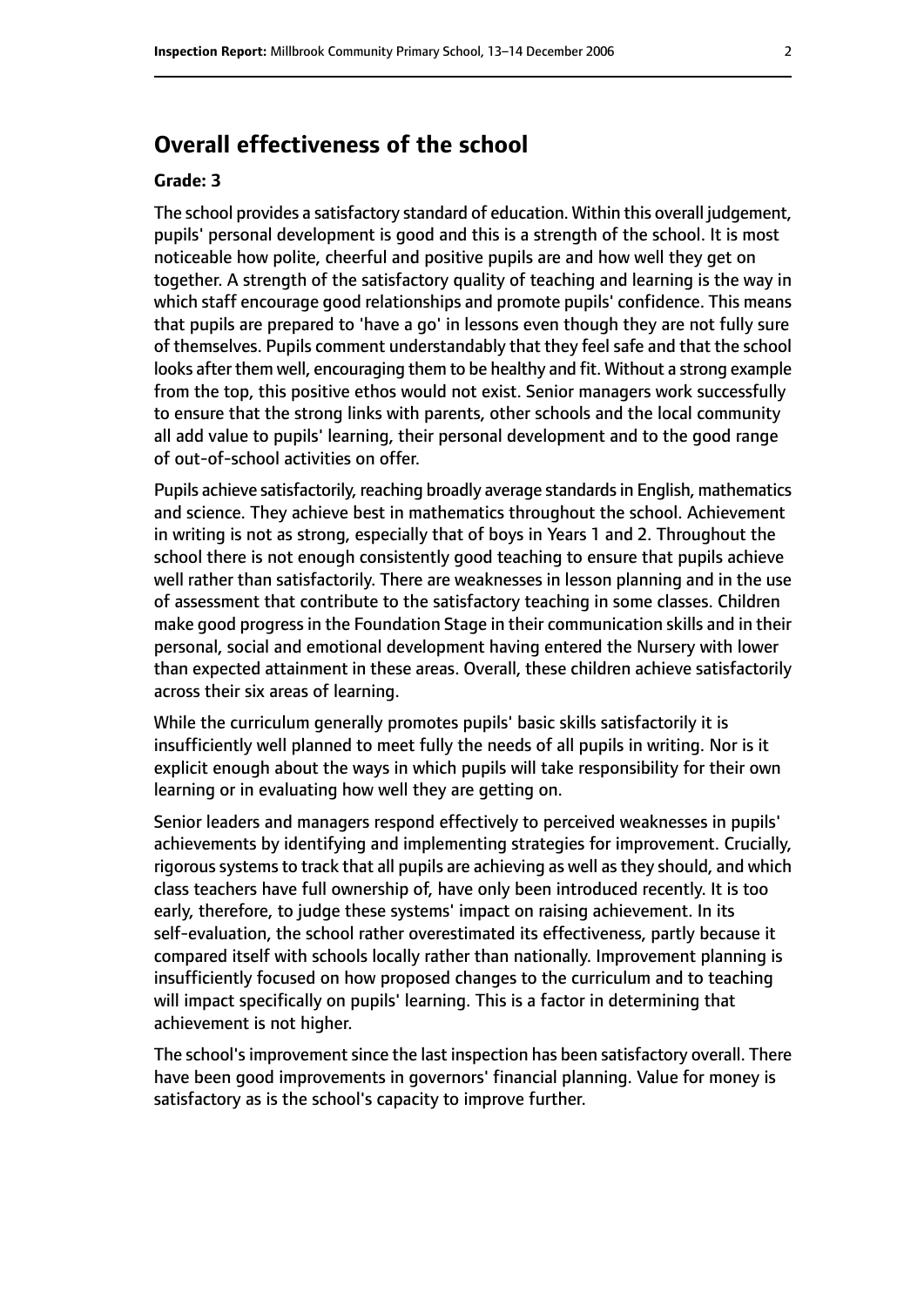#### **What the school should do to improve further**

- Raise pupils' achievements in writing, particularly that of boys in Years 1 and 2.
- Ensure that the quality of teaching and learning is consistently good, especially in planning lessons and using assessment more rigorously.
- Make clearer how planned changes to teaching and to the curriculum will specifically improve pupils' learning and achievement.

# **Achievement and standards**

#### **Grade: 3**

Pupils achieve satisfactorily and attain broadly average standards. Achievement is best in mathematics because the curriculum and the quality of teaching in this subject is a relative strength. The weakest achievement is that of boys' writing, especially in Years 1 and 2. Children enter the Nursery with communication and social skills below those expected, and with expected levels of skills in other areas of their learning. They achieve satisfactorily overall in the Foundation Stage (Nursery and Reception classes) and progress well in those areas in which they were weakest on entry.

The school usually meets the challenging targets its sets for itself in the Year 6 national tests. In 2006, targets for the proportion of pupils reaching the expected level were missed in English and mathematics but targets at the higher levels, Level 5 or above, were met. The achievement of the current Year 6 indicates a return to average standards. Vulnerable pupils, including those with severe learning difficulties and/or disabilities, achieve satisfactorily because they receive good quality support.

# **Personal development and well-being**

#### **Grade: 2**

Pupils' personal development, including their spiritual, moral, social and cultural development is good overall. Pupils enjoy coming to school and this is reflected in their greatly improved attendance, which is now average. Behaviour is good and pupils treat each other with respect. Relationships are good and pupils work happily and safely together, which results in a very positive ethos. Pupils know how to keep safe and are aware that a balanced diet and regular exercise contribute to their good health. They put theory into practice by attending the good variety of out-of-class activities and by drinking water regularly and eating fruit to promote a healthy lifestyle. Pupils contribute to school life well, through the school council, by running a tuck shop and by initiating improvements to equipment that is used at lunchtimes and at breaks. However, school council members have quite limited formal roles and this detracts from their understanding of how committees work. In contrast, when pupils work with representatives of local businesses on group tasks they develop skills that will contribute significantly to their future economic well-being.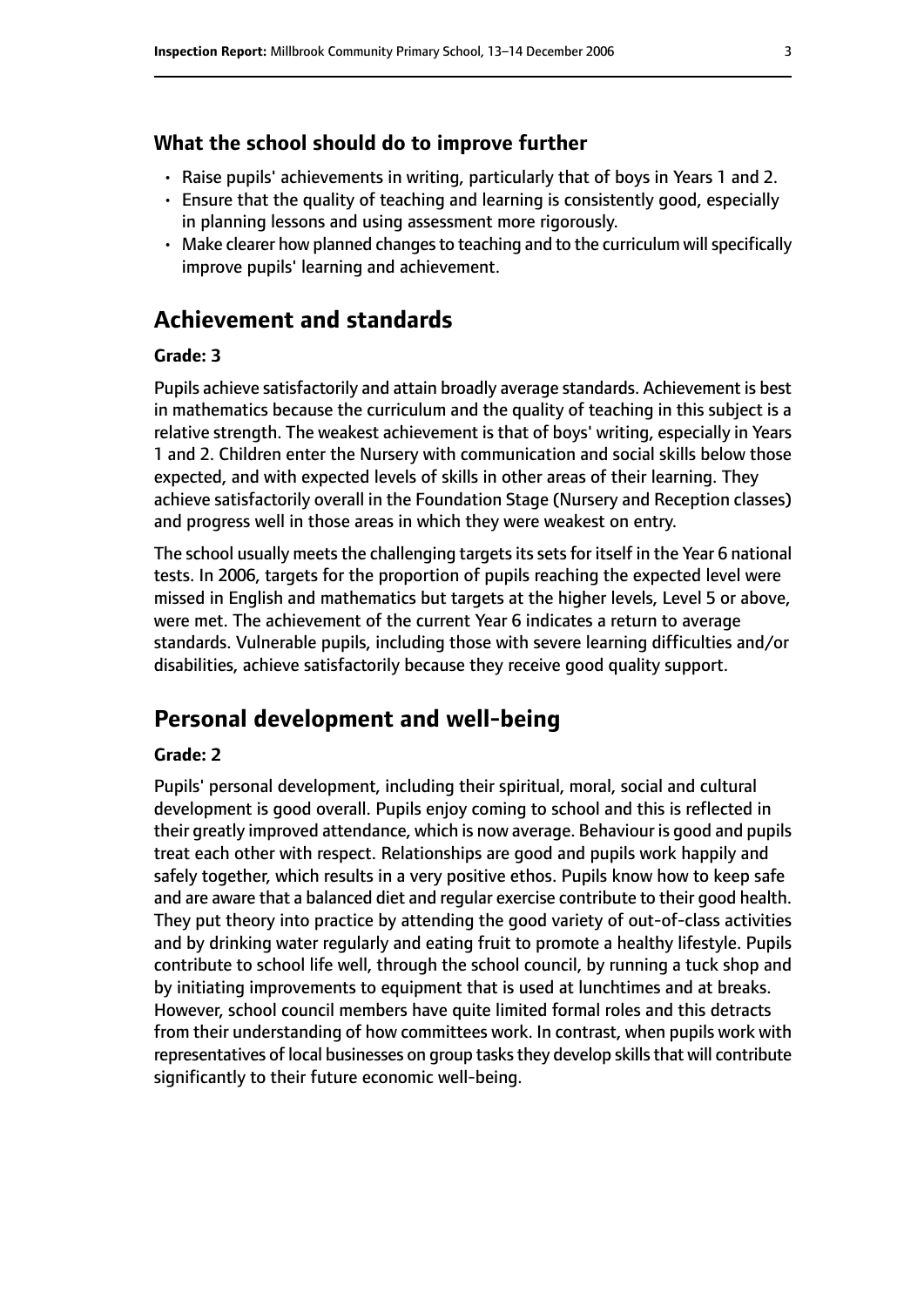# **Quality of provision**

#### **Teaching and learning**

#### **Grade: 3**

There is a mixture of good and satisfactory teaching throughout the school but the overall quality is satisfactory. In those lessons that pupils enjoy, learn the most and subsequently make the most progress in, teaching is lively, well focused and pacey. In a Year 5/6 literacy lesson, for instance, the teacher made excellent use of information and communication technology (ICT) to engage pupils' interest, to clarify ideas, to illustrate points about the text and to specify exactly what pupils were expected to learn. The effective use of short-term targets for the quality of work expected resulted in pupils of different abilities working to their optimum. Consistently good relationships in lessons result in pupils having the confidence to contribute and to take risks. Where teaching is less successful and promotes only satisfactory achievement, there are weaknesses in planning and in the use of assessment. This means that the tasks set for pupils insufficiently match their needs. The lack of rigorous planning is most evident in its negative impact on pupils' learning where teaching assistants are provided with too little guidance about what is expected of them when they take groups of pupils out of the main classroom. However, teaching assistants provide good support overall for pupils who have the most severe learning or behavioural difficulties, enabling them to achieve as well as their peers.

#### **Curriculum and other activities**

#### **Grade: 3**

The curriculum is satisfactory, meets requirements and promotes pupils' basic skills satisfactorily. It is well planned to promote pupils' personal development and their understanding of cultural diversity. For example, events such as a 'multicultural and arts weeks' enrich pupils' experience of school. Pupils enjoy an extensive variety of out-of-class activities that contribute well to their understanding of healthy lifestyles. Pupils are offered a range of opportunities which complements the formal curriculum such as dance and other sport activities. Residential visits promote pupils' independence effectively and their ability to work in teams. However, despite recent improvements, the curriculum insufficiently meets the needs of pupils in writing, especially boys in Years 1 and 2. It also provides insufficient guidance about how pupils will be involved in their own learning and in evaluating how well they are progressing.

#### **Care, guidance and support**

#### **Grade: 3**

The school's care, guidance and support for pupils are satisfactory. In partnership with parents and through sound links with outside agencies, the school provides satisfactory pastoral care. Procedures for child protection, risk assessment and health and safety are in place. Support for pupils with learning difficulties and/or disabilities is satisfactory. However, these pupils' progress is not checked carefully enough to make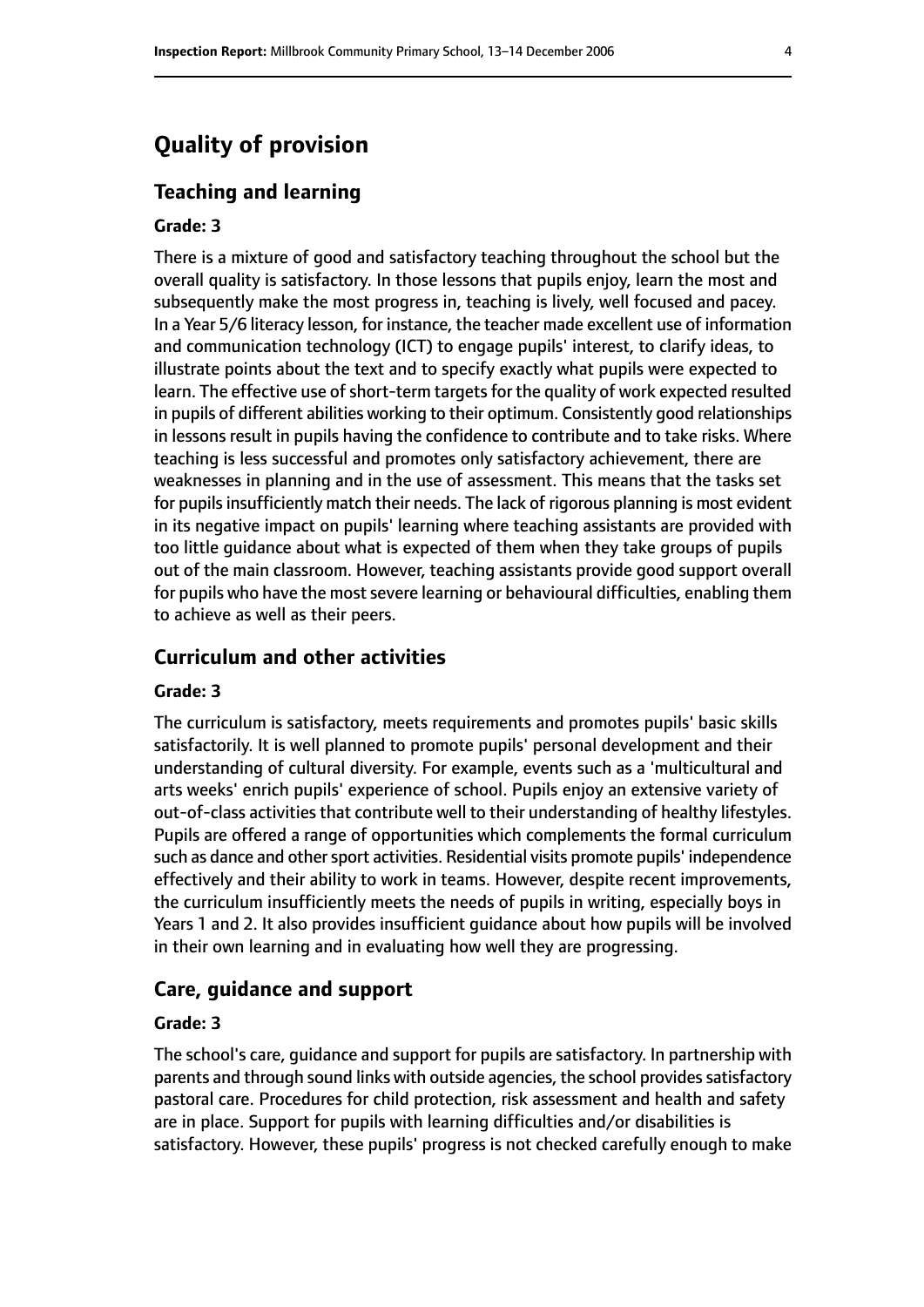sure that they are doing as well as they could. Although pupils are given guidance to improve their work they are not always clear about what they need to do next to improve further. The school's programme to promote pupils' well-being and good attendance is developed well with the effective work of the learning mentor playing a key role.

## **Leadership and management**

#### **Grade: 3**

The leadership and management of the school are satisfactory. The headteacher has initiated many improvements in the school's provision, including eradicating some ineffective teaching. She has overseen good improvements in the school building, in pupils' better attendance and in the proportion of pupils attaining at the higher level in the Year 6 national tests. The school's close partnership with other agencies now enables children to be cared for from 8.00 to 18.00. Senior leaders have a strong influence on pupils' positive attitudes to their work and to their good behaviour in and around the school. The astute appointment of a very competent learning mentor has contributed significantly to these strengths. Other effective partnerships have enhanced pupils' learning and achievement, especially in sport and in their development as effective young citizens. Although systems to manage the school's performance have been in place for some time, they have not been sufficiently rigorous to ensure that the pupils' achievement and standards are consistently good. A weakness is the lack of the specific focus on improving pupils' achievements and standards in the school's plans to improve teaching and learning and aspects of the curriculum. Governors carry out their roles and responsibilities appropriately and an indication of their greater effectiveness is their astute management of a difficult budget situation.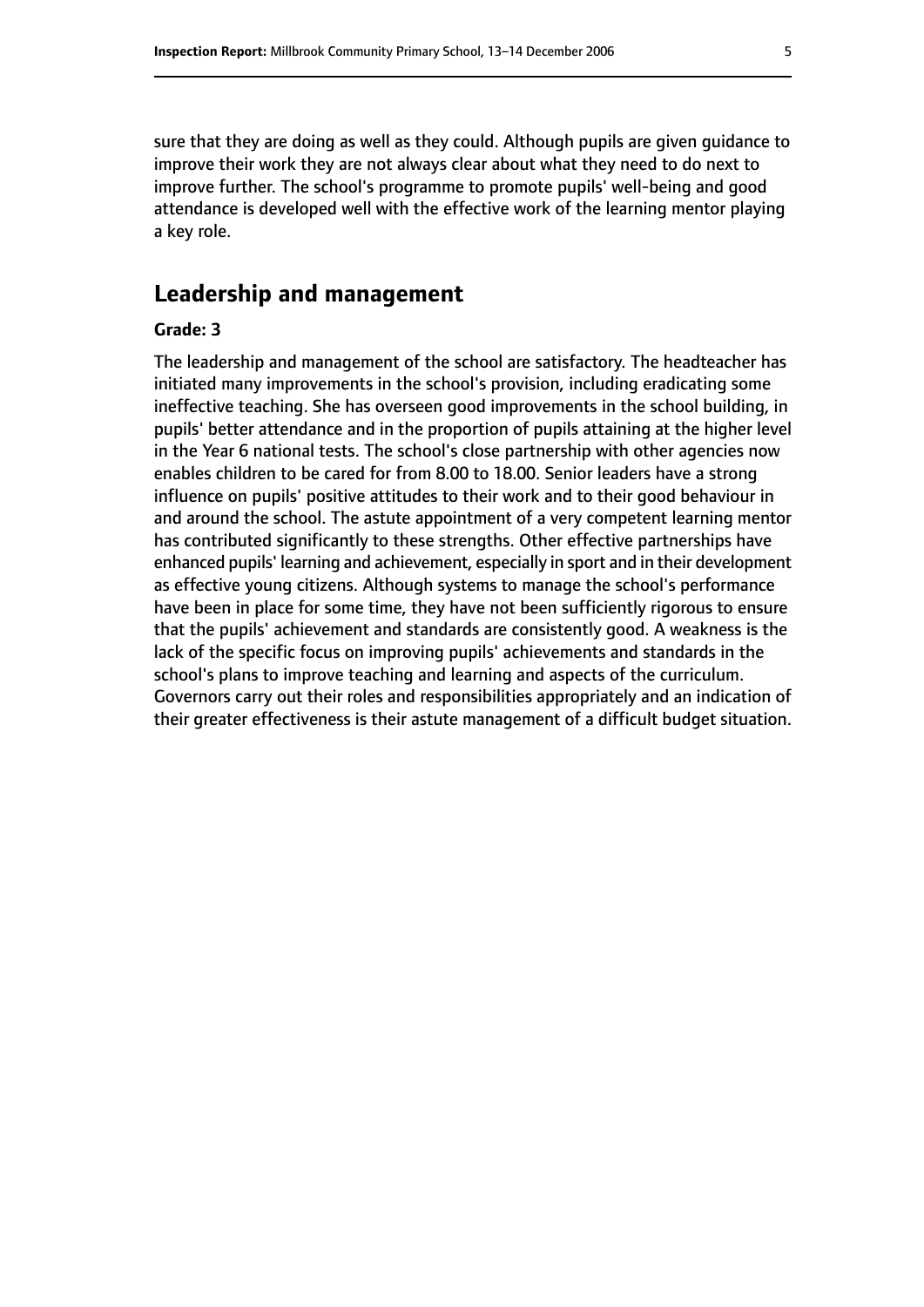**Any complaints about the inspection or the report should be made following the procedures set out inthe guidance 'Complaints about school inspection', whichis available from Ofsted's website: www.ofsted.gov.uk.**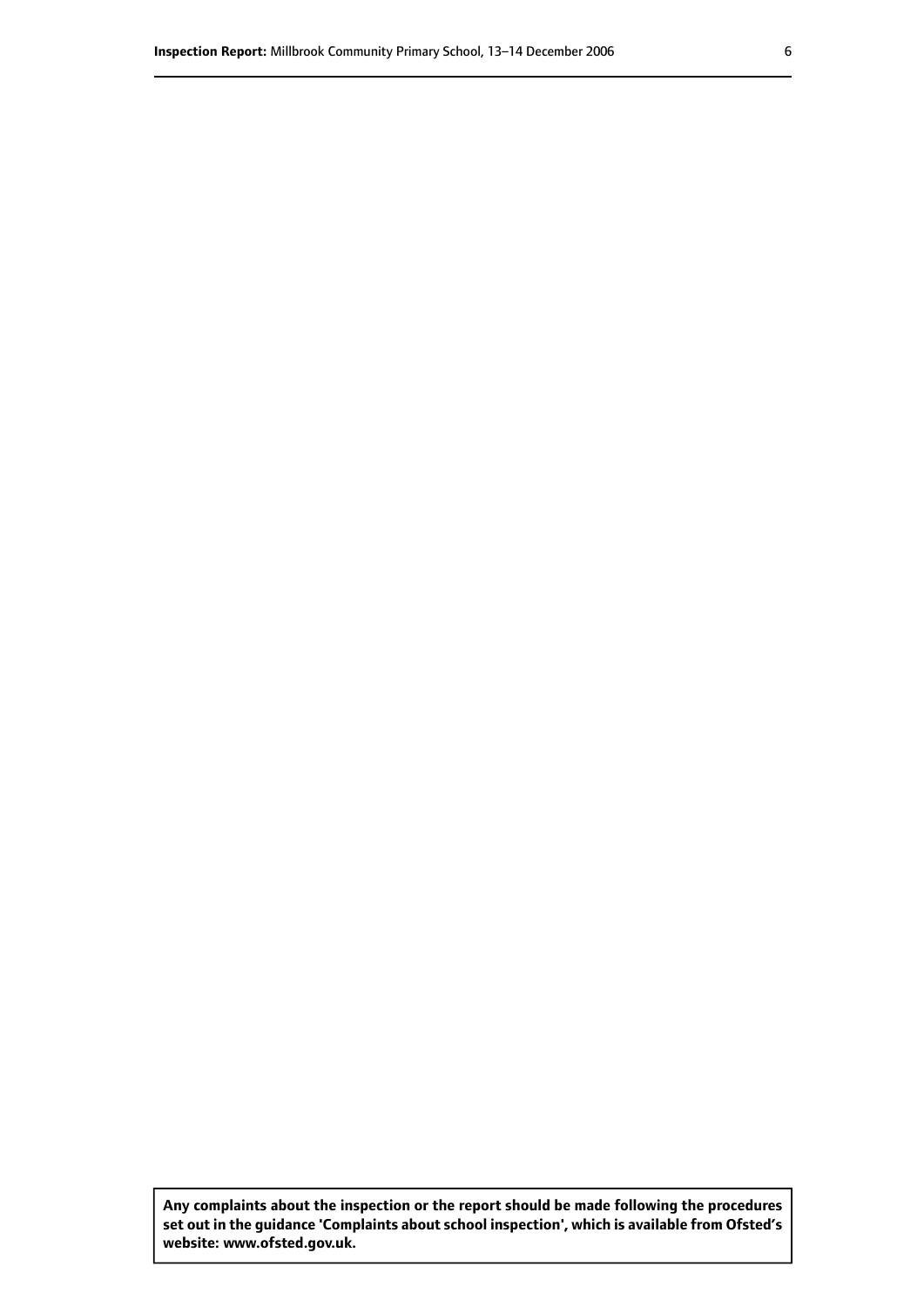# **Inspection judgements**

| Key to judgements: grade 1 is outstanding, grade 2 good, grade 3 satisfactory, and grade 4 | School         |
|--------------------------------------------------------------------------------------------|----------------|
| inadequate                                                                                 | <b>Overall</b> |

# **Overall effectiveness**

| How effective, efficient and inclusive is the provision of education, integrated<br>care and any extended services in meeting the needs of learners? |     |
|------------------------------------------------------------------------------------------------------------------------------------------------------|-----|
| How well does the school work in partnership with others to promote learners'<br>well-being?                                                         |     |
| The quality and standards in the Foundation Stage                                                                                                    |     |
| The effectiveness of the school's self-evaluation                                                                                                    |     |
| The capacity to make any necessary improvements                                                                                                      |     |
| Effective steps have been taken to promote improvement since the last<br>inspection                                                                  | Yes |

# **Achievement and standards**

| How well do learners achieve?                                                                               |  |
|-------------------------------------------------------------------------------------------------------------|--|
| The standards <sup>1</sup> reached by learners                                                              |  |
| How well learners make progress, taking account of any significant variations between<br>groups of learners |  |
| How well learners with learning difficulties and disabilities make progress                                 |  |

# **Personal development and well-being**

| How good is the overall personal development and well-being of the<br>learners?                                  |  |
|------------------------------------------------------------------------------------------------------------------|--|
| The extent of learners' spiritual, moral, social and cultural development                                        |  |
| The behaviour of learners                                                                                        |  |
| The attendance of learners                                                                                       |  |
| How well learners enjoy their education                                                                          |  |
| The extent to which learners adopt safe practices                                                                |  |
| The extent to which learners adopt healthy lifestyles                                                            |  |
| The extent to which learners make a positive contribution to the community                                       |  |
| How well learners develop workplace and other skills that will contribute to<br>their future economic well-being |  |

# **The quality of provision**

| How effective are teaching and learning in meeting the full range of the<br>learners' needs?          |  |
|-------------------------------------------------------------------------------------------------------|--|
| How well do the curriculum and other activities meet the range of needs<br>and interests of learners? |  |
| How well are learners cared for, guided and supported?                                                |  |

 $^1$  Grade 1 - Exceptionally and consistently high; Grade 2 - Generally above average with none significantly below average; Grade 3 - Broadly average to below average; Grade 4 - Exceptionally low.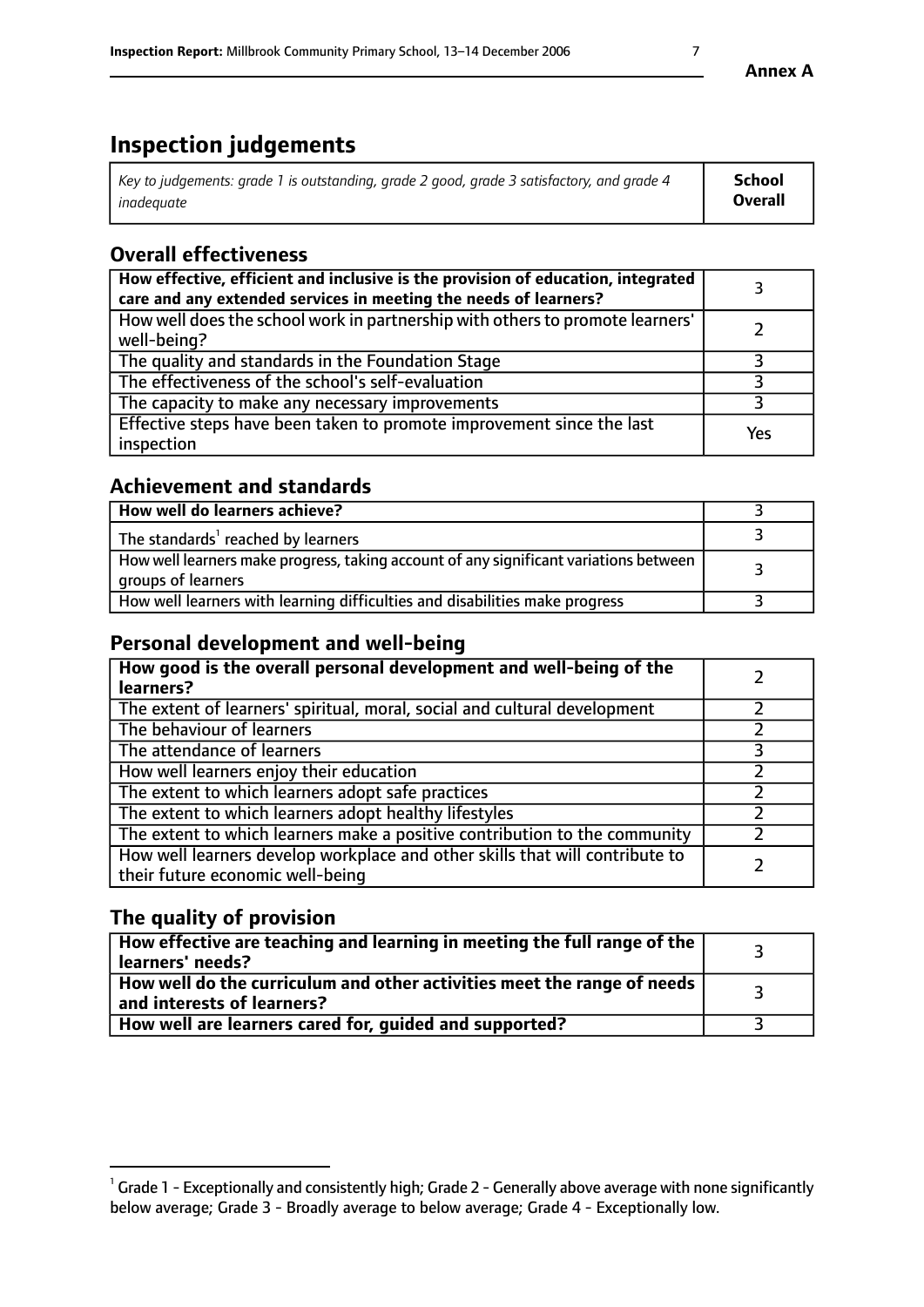# **Leadership and management**

| How effective are leadership and management in raising achievement<br>and supporting all learners?                                              | 3         |
|-------------------------------------------------------------------------------------------------------------------------------------------------|-----------|
| How effectively leaders and managers at all levels set clear direction leading<br>to improvement and promote high quality of care and education |           |
| How effectively performance is monitored, evaluated and improved to meet<br>challenging targets                                                 | 3         |
| How well equality of opportunity is promoted and discrimination tackled so<br>that all learners achieve as well as they can                     |           |
| How effectively and efficiently resources, including staff, are deployed to<br>achieve value for money                                          | 3         |
| The extent to which governors and other supervisory boards discharge their<br>responsibilities                                                  | 3         |
| Do procedures for safequarding learners meet current government<br>requirements?                                                                | Yes       |
| Does this school require special measures?                                                                                                      | No        |
| Does this school require a notice to improve?                                                                                                   | <b>No</b> |